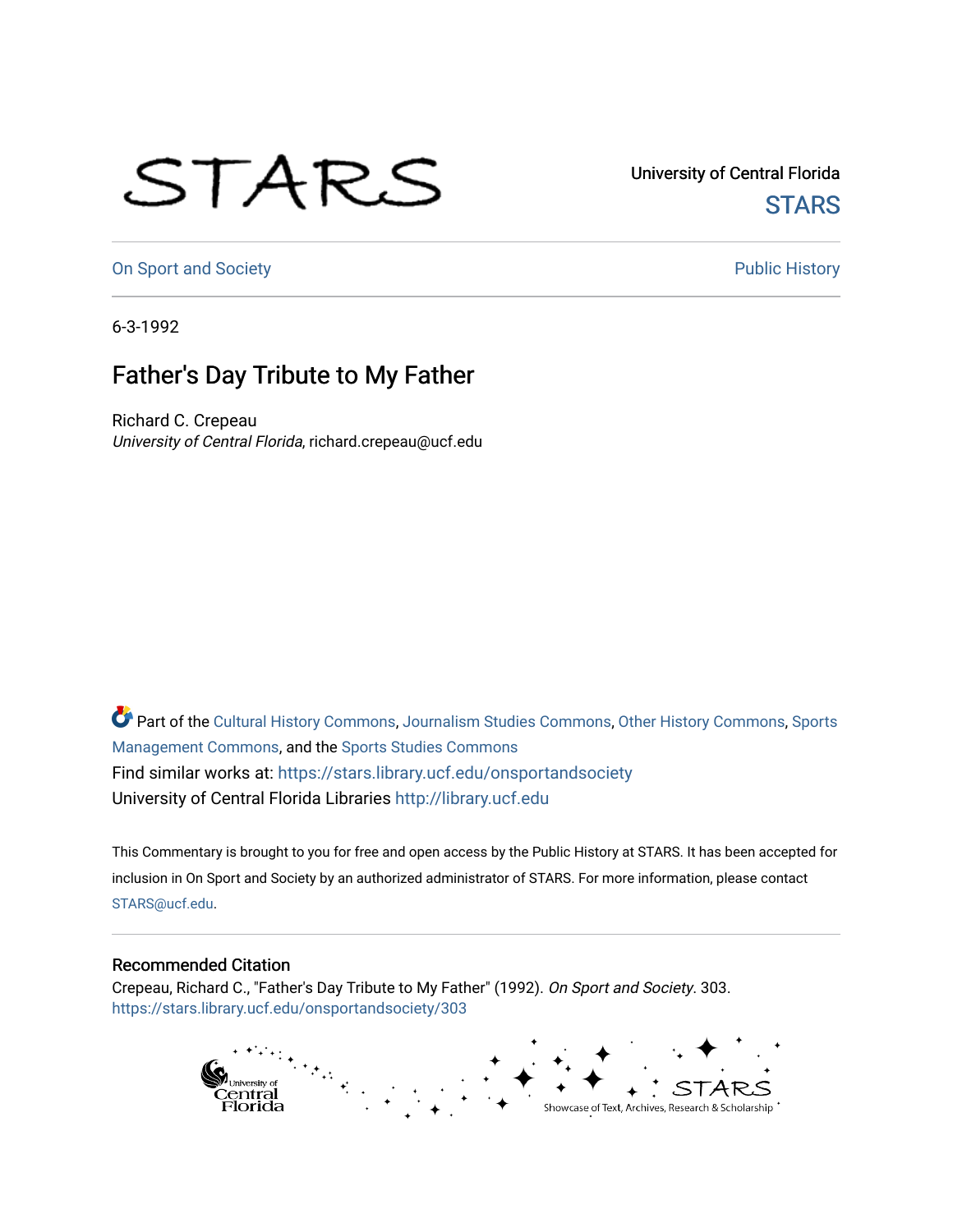## SPORT AND SOCIETY FOR ARETE June 3, 1992

This week I want to talk about the man who taught me a love of sport, and especially a love of baseball, and who taught me much about life.

Charles, Charlie, Chuck, Crepeau was approaching his eightyfirst birthday, when he died of a heart attack a week ago Wednesday during a Twins-Yankee game at the Hubert H. Humphrey Metrodome in Minneapolis, the city of his birth and most of his life. He was at his familiar stand in the press box where he supervised the radio and television section. He had performed similar duties in the press box at Tinker Field during spring training until the Minnesota Twins moved on to a more lucrative location. These were the center of his activities since his retirement from Wilson Sporting Goods.

My earliest recollections of him are associated with sport. From before my birth he umpired baseball and softball, played softball on his company team, and refereed basketball. I remember going with him when he umpired baseball games on Sunday afternoons at North Commons Park in Minneapolis in the late 40s. Large crowds gathered there from the surrounding neighborhoods. Even then "Chuck" was a local fixture, as well known as most of the players, if not always admired for his decisions behind the plate. But whatever the controversies of the game, the anger did not last, because those who knew him knew that he was an honest man, knew that he was there out of a love of the game and for the young men who played.

He umpired grade school baseball and refereed grade school basketball in the CYO leagues throughout Minneapolis, and was known and loved around the city. Especially in basketball he was a wonder to many, as he carried 180 to 200 pounds on his 5 foot, 5 inch frame. He could get up and down the court quickly, was amazingly light on his feet, and was never caught out of position.

Whether it was baseball or basketball he was always in control of the game, and worked by the rule that a good official at any sport should not be noticed. Other than his size and shape he seldom violated that maxim, and always did his best to keep the game centered on the players.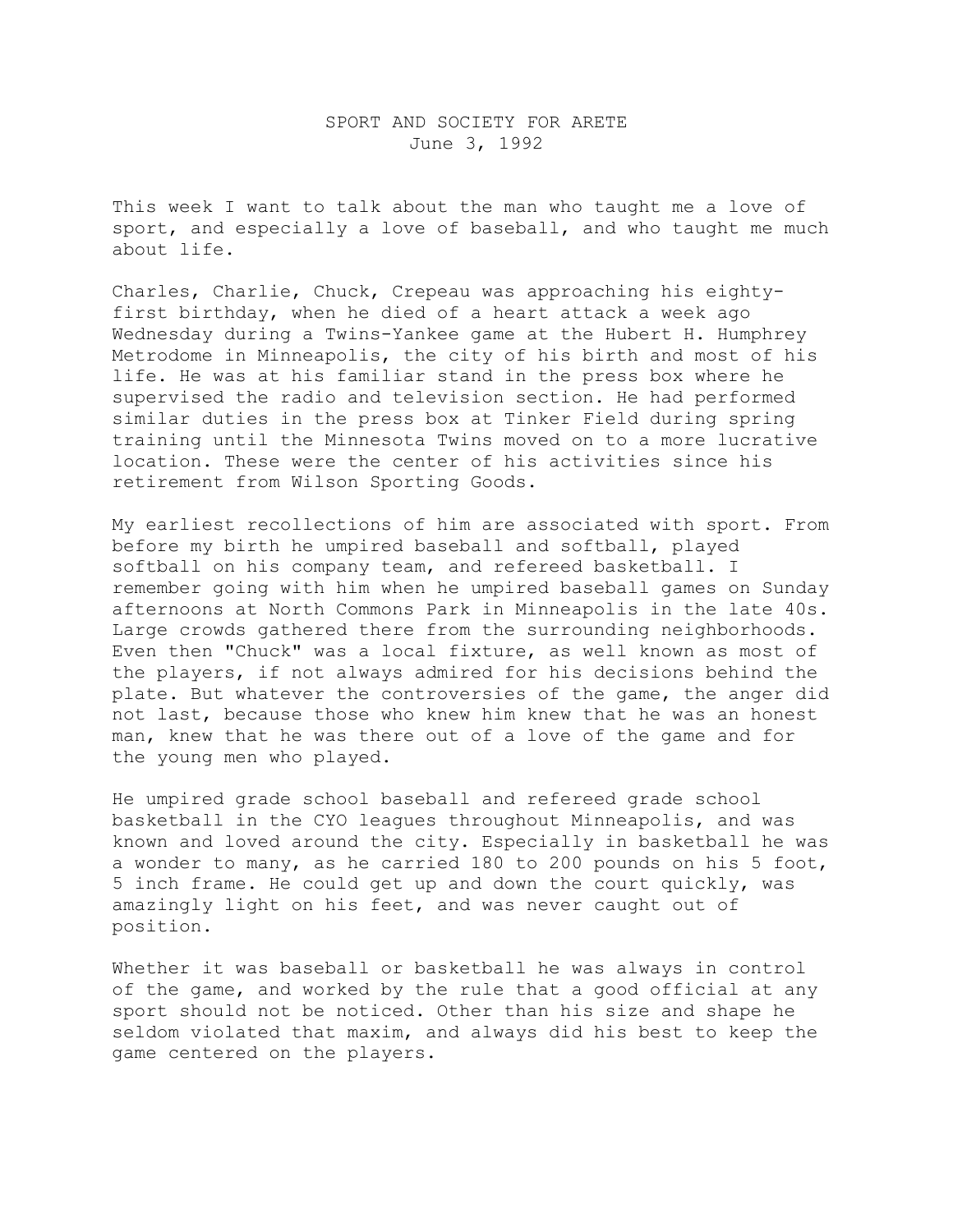During the late 1950s with the emergence of Little League baseball he was pulled in that direction. He started umpiring games, then started supplying umpires for first one league and then several others in suburban Minneapolis. In the late 70s and early 80s he became district commissioner of Little League baseball in the Twin City area.

His approach to Little League was like his approach to all baseball. It was there for the young boys who played it, not for the coaches, not the parents. He believed it should be fun, and a learning experience for those who played. He demanded that league officials control parents, and remove those who did not understand the purpose of the game. He demanded respect for his umpires, and support from league officials. He got total effort from his umpires.

When he umpired he was always the teacher. He would give advice to the catcher, might tell a hitter to move his back foot closer to the plate, might correct a hitch in the pitcher's motion. He wanted everyone to play well, play hard, and above all enjoy the game.

In the five years that I umpired with him I learned a lot about the game and even more about him. We had a great time umpiring together, always enjoying the games, and always knowing we had given our best.

If there was trouble in some league he and I would go there the next night. At times there was tension in those parks, which almost always broke with his presence or with his well placed words before the game.

When I worked a game with him, I always left knowing that I had worked with the best umpire there could be at any level. Most of the crowd thought the same thing. The players loved him, and when the players and crowd saw him approaching the field they were delighted to see that Chuck would be doing their game that night. Over the years he was honored in numerous ways by the leagues he supervised.

Since his retirement from Wilson he has spent his winters here in Florida, and he took up the game of golf. And in the last six or seven years I have taken up golf with him, a game I left behind twenty-five years ago. On the course he and I played poorly, but we enjoyed the game, the competition, the exercise, and the chance to spend a few hours together. And always we talked baseball.